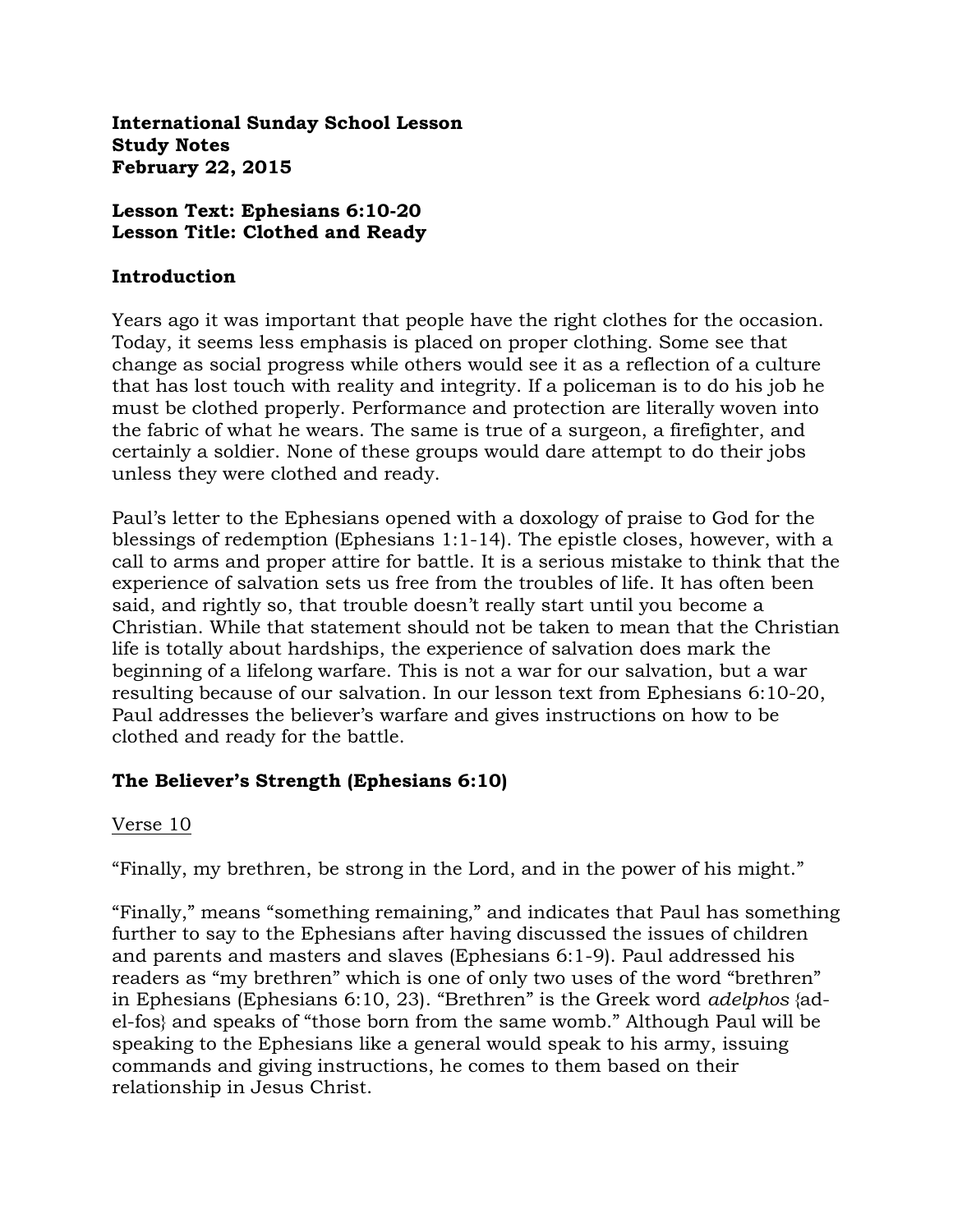Furthermore, by addressing the believers as "my brethren," Paul is making is clear that every believer at Ephesians is going to need strength for the spiritual battle. It is not just the pastors, elders, and church leaders who need to be strong. All of God's children need to "be strong in the Lord." Why? The Apostle John wrote, *"And we know that we are of God, and the whole world lieth in wickedness"* (1 John 5:19).

As Paul thinks of the conflict that faces the Ephesian believers, he charges them to "be strong in the Lord." The word "strong" means "to be empowered." The use of the word suggests the pouring of power into the believer. This same thought occurs in Philippians 4:13, *"I can do all things through Christ which strengtheneth me,"* or, "pours power into me."

"Strong" comes from the Greek word *endunamoo that* comes from the root word *dunamis*. The word describes power that overcomes resistance or causes a change. It is such an encouragement to know that no matter what battle the believer may face there is a power available to overcome the enemy and bring victory.

"In the Lord" speaks of the union believers have with Christ in salvation. The idea is that by our union with Christ the power that is his may be drawn upon by us. "And in the power of his might" further explains Paul's thinking. The two leading words in this verse is "power" and "might." "Power" is used in the New Testament to speak of supernatural power, whether Satanic (Hebrews 2:14) or divine and denotes power as an active force. "Might," is more passive. It speaks of strength possessed, whether exercised or not.

Paul must have been thinking of the words he wrote in Ephesians 1:19, *"And what is the exceeding greatness of his power to us-ward who believe, according to the working of his mighty power…"* (Ephesians 1:19). No matter what the believer faces he is promised the "strength, power, and might" available through his union with Jesus Christ.

# **The Believer's Enemy (Ephesians 6:11-12)**

## Verse 11

"Put on the whole armour of God, that ye may be able to stand against the wiles of the devil."

"Put on" literally means "to dress or clothe." It's the same word used in Luke 15:22, *"Bring the best robe, and put it on him…"* The words carry with them a sense of urgency. While the Luke 15:22 passage suggests that someone else is putting the robe on the returning prodigal, "Put on" here in verse 11 is the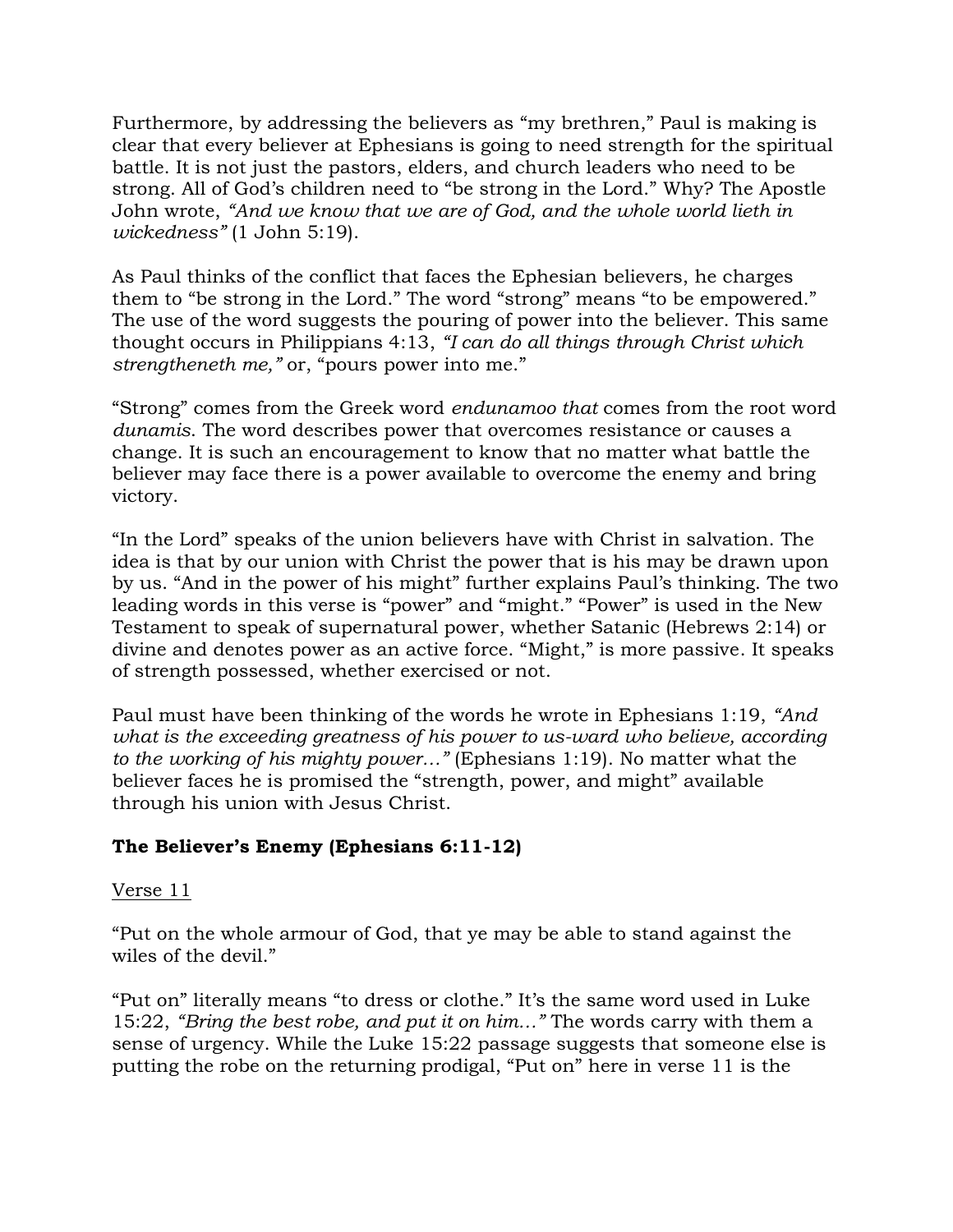believer's responsibility. No one is going to clothe you for the battle. You must put on the armor of God yourself.

The expression "the whole armour of God," (vv.11, 13) uses the imagery of the Roman solider fully equipped for heavy military battle. It is the armor "of God" in the sense that it is "armour" which only God provides. "Of God" means God furnishes it and it is ready for our use. "Whole" means "full." Only a fully clothed soldier, as described in verses 17-20, is to enter battle with Satan's forces. Only a fully clothed soldier, clothed in the armor God provides is ready for battle. One must not attempt to enter this spiritual battle in armor of our own making. The force of this thought is that God furnishes the armor and He also demands that the believer put it on!

If fully clothed, the battling believer will be "able to stand against the wiles of the devil." "Able" is the Greek word *dynamai* {doo-nam-ahee} and means "the power or ability needed to do something." In this case, the believer, through God and the armor He furnishes, has the ability "to stand." "To stand" in this context means "to stand your ground." It is a military thought of a soldier holding his position on the battlefield. Believers have power to "dig in" and remain faithful through the battles of life.

The "wiles of the devil" is Satan's strategies. Satan has many ways of attacking and deceiving God's children. The word "wiles" also suggests that Satan is not just launching attacks at random against God's children. His "wiles" or schemes, are well-planned and "tailor-made" for each person. He operates like a cunning animal stalking and ready to pounce upon his prey (1 Peter 5:8). This is even more reason to be clothed and ready.

Many believers live as if there is no real enemy in the world. Satan is not allpowerful but he is powerful and he carries out well designed plans. As Spurgeon said, "Satan will attack by force or by fraud." The Bible reveals everything the believer needs to know about Satan and his strategies. To be informed about your enemy, read the Bible. Like Paul, believers should not be ignorant of his ways (2 Corinthians 2:11).

*Illus. Military intelligence is crucial to victory in any battle. Unless we know who the enemy is, where he is located, and what he can do, it is difficult to defeat him.* 

## Verse 12

"For we wrestle not against flesh and blood, but against principalities, against powers, against the rulers of the darkness of this world, against spiritual wickedness in high places."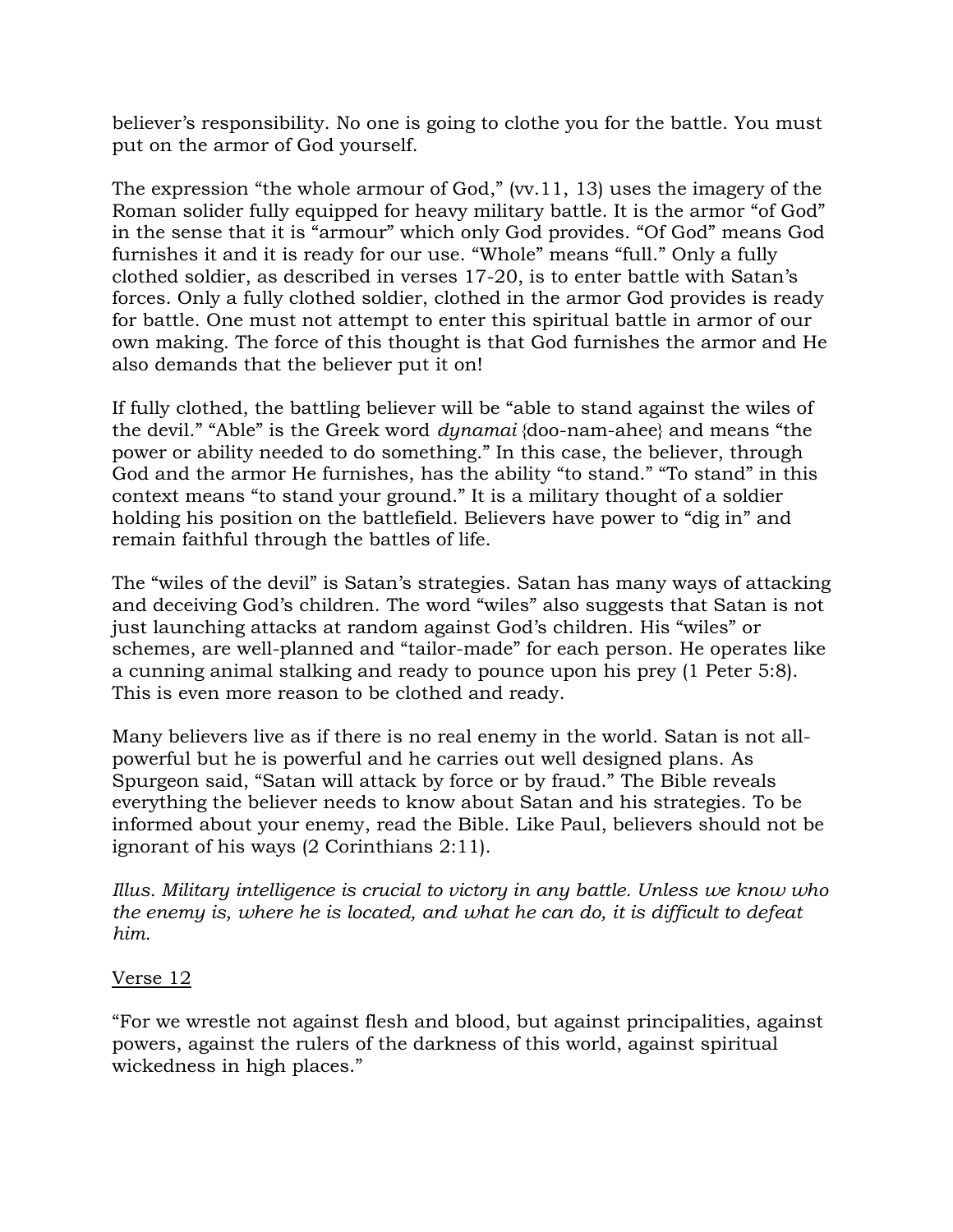Part of the "wiles of the devil," or his strategy, is to cause the believer to ignore the fact that he is engaged in a massive conflict. That's why Paul said, "For we wrestle not against flesh and blood…" This battle in which the believer is engaged is not just a "flesh and blood" battle with physical opponents. In other words, our enemies are not people. Satan may use people but our real enemy is behind the scene. This is not an ordinary battle. There is more going on here than "flesh and blood" can see.

The word "against" is used five times in verse 12. It means "a movement toward or closeness to something." The believer is not commanded to move toward the battle but the language suggests he is already in the battle. "For we wrestle" involves every believer. "We" leaves no one exempt from this conflict.

"Wrestle" speaks of hand-to-hand combat between athletes. This form of confrontation would include deception, trickery, and anything necessary to gain an advantage over the opponent. In hand-to-hand combat between military soldiers, this "wrestling" could result in all types of physical injuries and even death.

Paul lists four distinct Satanic orders against whom we wrestle in our spiritual warfare:

1) Principalities-This refers to rulers, the leadership of the evil spirit world. There are multitudes of spirit beings in the unseen world. Before the fall of Lucifer, all the spirit beings were glorious and good. When Lucifer rose in pride and challenged God, he fell and a host of spirit beings fell with him. Lucifer, whom we know as Satan, is "the god of this world" (2 Corinthians 4:4) and those who fell with him are now the evil spirits that rule in this world. The "principalities" against which the believer wrestles are the high ranking, governing authorities who are under Satan's control.

2) Powers-The Greek word for powers is *exousia* {ex-oo-see-ah}. The word means "delegated authority." Satan is powerful, clever, but he is not God! However, he has enormous power beyond our ability to understand. He can give people deceiving power and controlling power. Satan has the power to perform miracles as in the case of the magicians in Egypt (Exodus 7:11). Thank God Christ *"spoiled principalities and powers"* (Colossians 2:15) when He gave his life on the cross. Until the end of the age of grace, God allows the "powers" of Satan to work in certain limited purposes. That's why believers continue to "wrestle" against them.

3) Rulers of the darkness of this world-This speaks of world rulers who govern and rule from the darkness of unbelief and Satan's power. "Darkness" simply means "absence of light." When any world ruler makes decisions that reveal the absence of light he is ruling under Satan's leadership. Satan and his demonic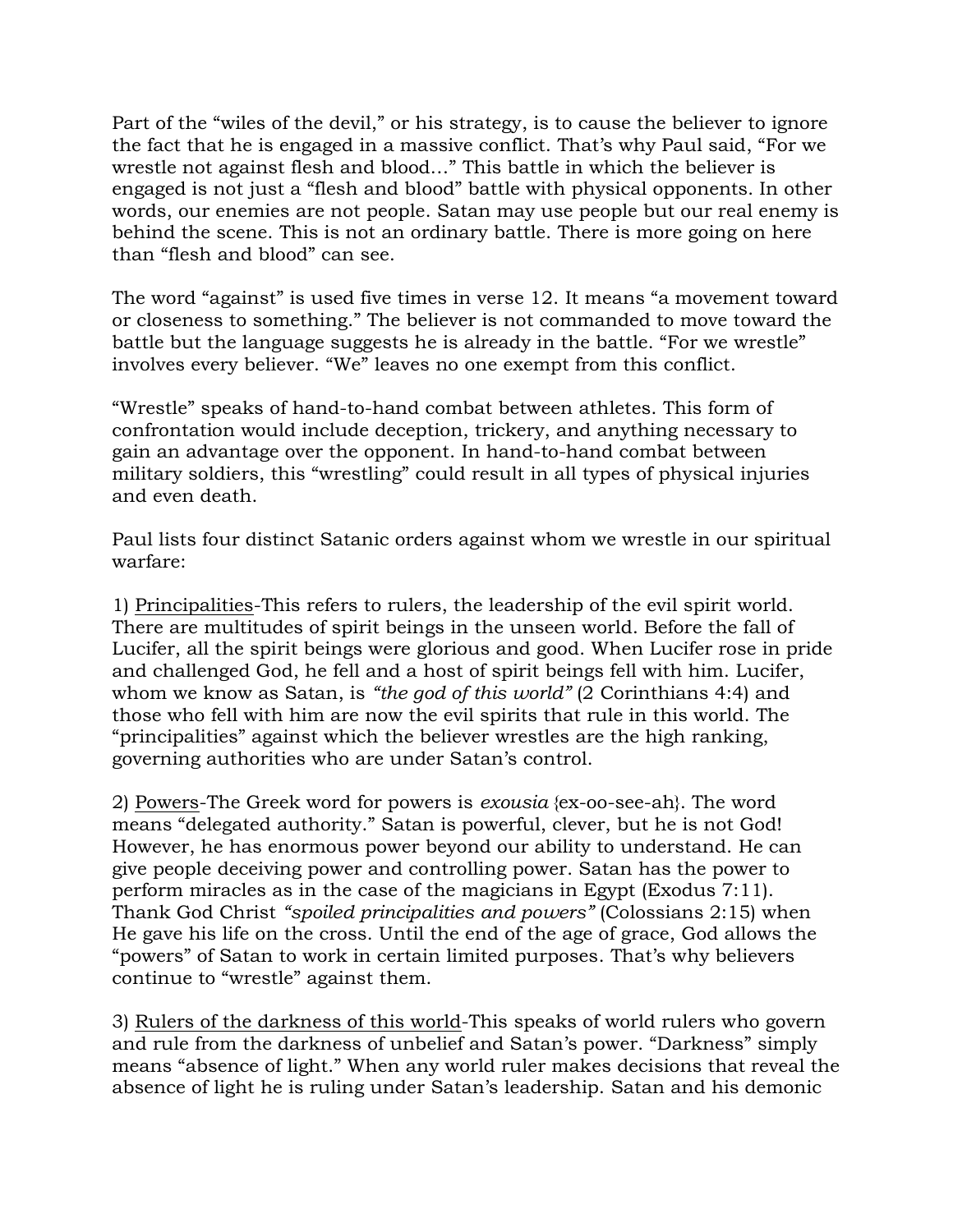forces made up of fallen angels and those who do not know Jesus Christ as Lord controls the present world system. And the believer "wrestles" against it.

4) Spiritual wickedness in high places-"Spiritual" refers to that which belongs to the supernatural world as opposed to that which belongs to the natural world. Our battle, our struggle is against invisible forces. We may see the evil in the faces of our government and religious leaders but the real force is spiritual. "Wickedness" refers to man's depravity. The word describes those who lack moral or spiritual values. This "wickedness" is active, not passive. The word also means that people do evil because they are evil (Luke 11:39). "High places" is "heavenly places." This is not referring to heaven where God dwells but the heavens or the atmosphere surrounding the earth where man lives. Paul makes reference to it when he speaks of Satan at the *"prince of the power of the air, the spirit than now worketh in the children of disobedience"* (Ephesians 2:2).

*Teachers note: I doubt if any of us can fully understand or grasp the significance of the number of spiritual forces that oppose us daily. We can define words and try to explain what they mean but in all honesty it comes back to this simple truth. Satan is powerful. God is all-powerful. And we are in a battle!*

# **The Believer's Protection (Ephesians 6:13-17)**

# Verse 13

"Wherefore take unto you the whole armour of God, that ye may be able to withstand in the evil day, and having done all, to stand."

"Wherefore," points back to the descriptions of verse 12 and calls attention to the character of the enemy. It also means "on this account," or "because of." Because of the nature of the enemy the believer must "take" or put on "the whole armour of God." "Take unto you" is a military expression for arming one's self. The suggestion is that the armor is at the believer's feet ready for use; it just needs to be picked up and put on. Again, Paul is stressing the seriousness of the battle and the seriousness of being clothed with the "whole armour of God."

The end result of taking the whole armor of God is that the believer "may be able to withstand in the evil day, and having done all, to stand." "May be able" is the Greek word *dynamai* {doo-nam-ahee} and means "to have power from an outside source." God graciously gives the enablement to effectively resist the enemy. The word "to withstand" means "to resist successfully." It involves not only the right attitude toward the battle but also involves the right actions toward the battle. Because of the God given power and strength the believer is "able to" resist the enemy.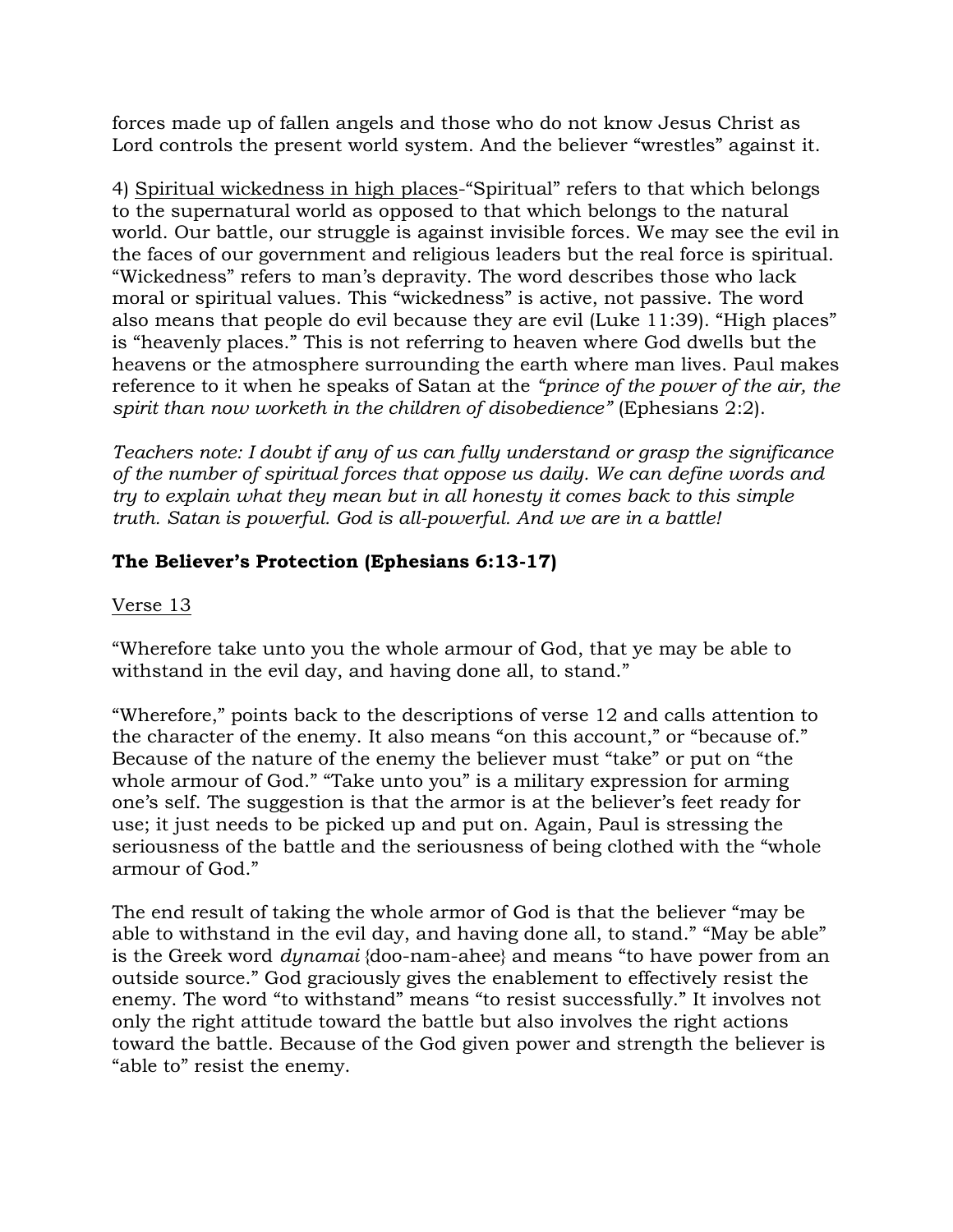Defining exactly what the "evil day" means is difficult. Some scholars believe Paul was referring to an imminent attempt to destroy the church in his day. Others think he may have been referring to and inevitable confrontation with Satan. Most likely, Paul is referring to those crucial days of special assaults by the enemy.

"And having done all to stand" is a strong expression that means "everything has been done that could be done." "Having done all" conveys the thought of hard labor. The Christian soldier has passed through every aspect of the struggle. It pictures the end of the conflict when the enemy has been totally defeated. "To stand," speaks of the stand of victory. The believer has held his ground through the power God has given him, fully clothed, the conflict having ended, and he is still standing!

## Verse 14-16

"Stand therefore, having your loins girt about with truth, and having on the breastplate of righteousness; And your feet shod with the preparation of the gospel of peace; Above all, taking the shield of faith, wherewith ye shall be able to quench all the fiery darts of the wicked."

"Stand therefore" means that the believer having held his ground during the "evil day," is to take his stand again ready to face another such crucial day, should it come. He is to stand "having his loins girt about with truth." "Girt" means "to tuck in the loose ends" and refers to the securing of the long robes inside a belt to allow activity or movement to be unhindered. For the soldier to be "girded" meant he was ready for battle. "Loins" refers to the area around the hip. The hip area is the center of action, mobility, and direction. The Roman soldier's belt or girdle wrapped around the hip area and was used to secure other parts of the soldier's equipment. It supported, braced, and strengthened the entire armor.

Since Satan is a liar we must fight our enemy with "truth." What "truth" is Paul talking about? "Truth" is "practical acknowledgment of the truth at it is in Christ and His Word." When the believer agrees with God's revelation and holds that conviction tightly in the midst of battle, it guarantees victory and keeps every other piece of equipment in place. "Truth" is the basis of everything the believer does (3 John 1:4). Unless we are motivated and directed by truth, we will be defeated by the enemy. God's "truth" is what hold everything together.

The "breastplate" provided protection for the chest area of the soldier. It was often a form fitting piece of metal covering the lungs and heart. Without a "breastplate" a warrior was vulnerable to every assault of the enemy. Paul says that "righteousness" is the Christian's "breastplate." The "righteousness" spoken of here must not be thought of in terms of personal righteousness or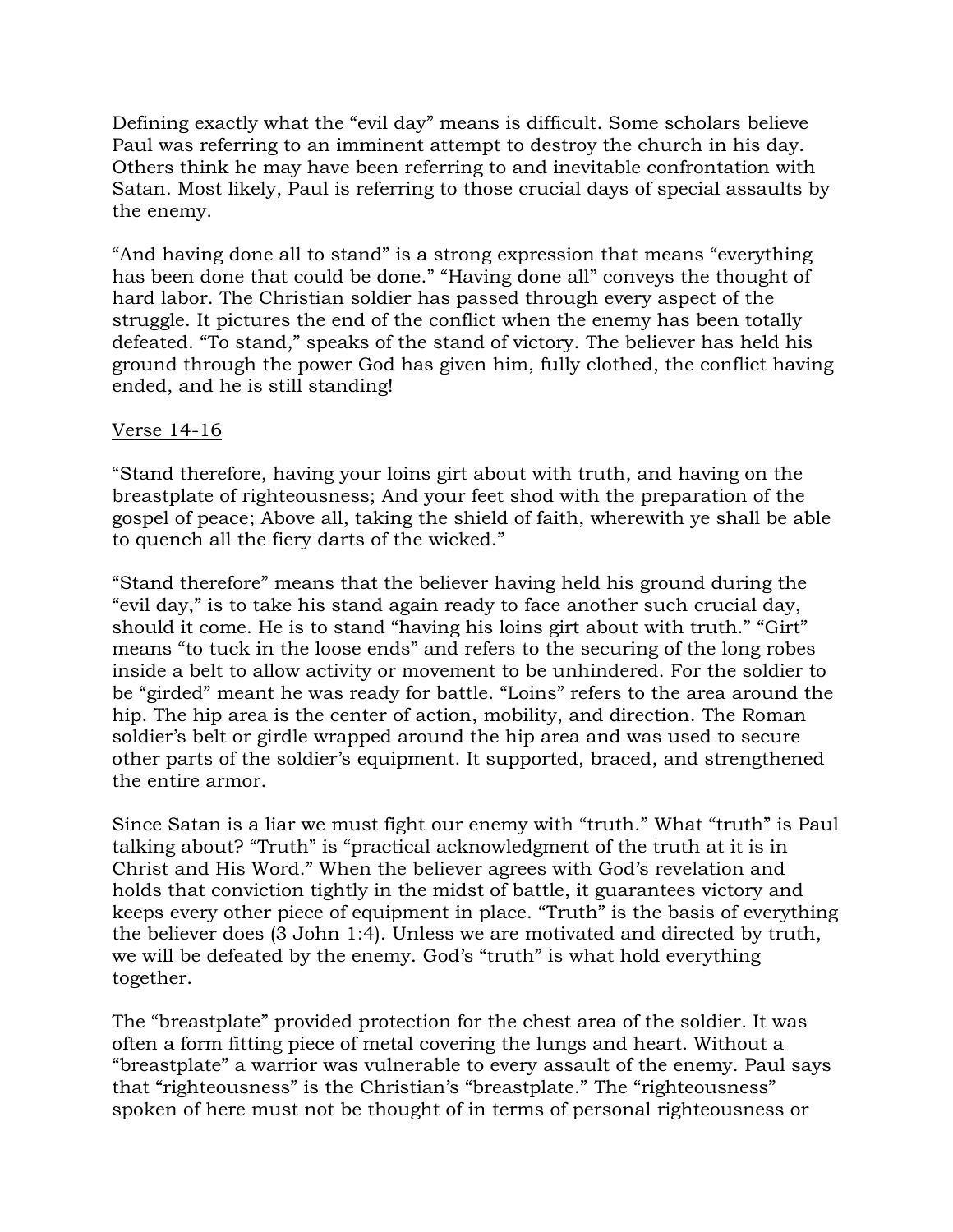moral character, for none of us are equipped to face the enemy in our own righteousness. This "righteousness is Christ's alone! In Christ's righteousness we stand and are enabled to stand before God or face the enemy.

"And your feet shod with the preparation of the gospel of peace" draws attention to a very important part of the soldiers body. "Shod" means "to bind." The well-equipped soldier in Paul's day wore sandals with soles thickly studded with a type of nail. This not only gave protection to the soldier's feet but it also enabled the soldier to move quickly and securely. This was very crucial in hand-to-hand combat.

"Feet shod" conveys a readiness due to firm footing. The Christian, Paul explains, must have his feet firmly established "with the preparation of the gospel of peace." "Preparation" means "to make ready." "The gospel of peace" is a reference to the good news of Jesus Christ. If the "gospel of peace" is accepted and believed, it results in peace with God. A soldier is ready to fight when he has a consciousness of peace with God. It gives him the disposition of mind that enables him to see his duty as a soldier of Jesus Christ and enter the battle with calm assurance.

"Above all" or in addition, Paul instructs believers to "take" or "lift up the shield of faith." Used for defensive purposes, the "shield" was shaped like a large door measuring  $2 \frac{1}{2}$  feet wide by 4 feet in height. If a soldier stayed behind the defensive "shield," he was a protected man. "Faith" must be understood here to mean our utter dependence upon God and trust in Him. "Faith" is the Greek word *pistis* {pis-tis} and is synonymous with trust or belief. Used here, the idea is that the believer's trust and belief in God can stop and extinguish all the "fiery darts of the wicked."

"Fiery darts" were among the most dangerous weapons used in ancient warfare. They were arrows dipped in pitch or some other combustible material and set on fire and then launched toward the enemy. When these arrows hit the wooded shield of the soldier, the burning tip would sink into the wood and the flame would be extinguished. If the believer will have trust and have faith in God, the burning assaults of Satan will be "quenched" or extinguished. "Faith" protects us, not our ability to fight or our opinions about the conflicts we face. The "shield of faith" stands between the believer and the enemy. And that "shield of faith" is able to extinguish "all" the flaming arrows of the enemy. Not some, but "all."

# Verse 17

"And take the helmet of salvation, and the sword of the Spirit, which is the word of God"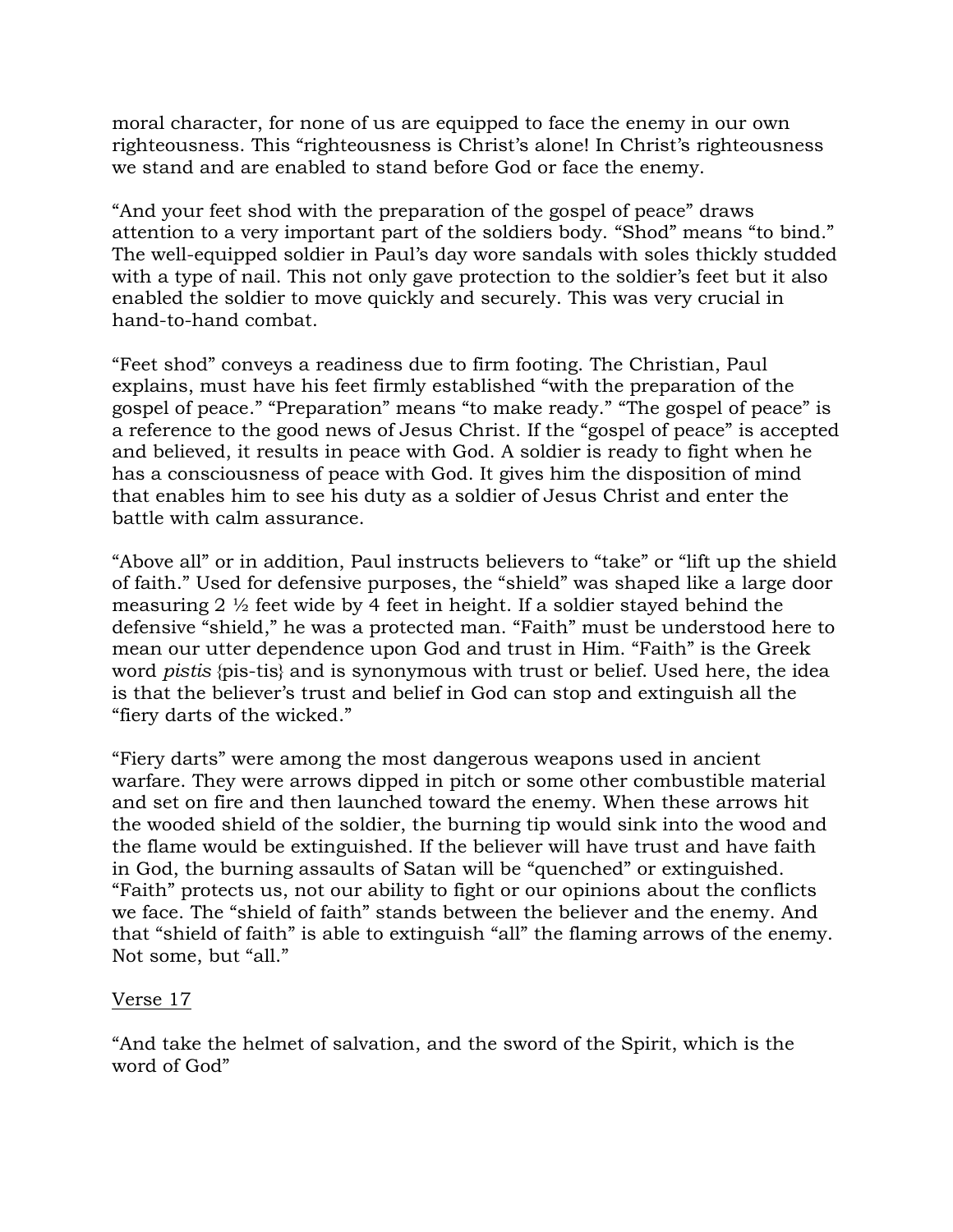The last piece of defensive equipment for the soldier is "the helmet of salvation." The believer is to "take" the helmet of salvation. The word "take" usually means "to receive," or "welcome." In this context, however, it most likely means "to grasp." The "helmet" was a vital defensive piece of armor for the Roman soldier. Obviously, a blow to the head could be fatal. A man's head is the seat of his intellect and the brain center for all his bodily functions. A soldier may be wounded in other parts of his body but if he could properly think and make decisions he could be spared. The head must be protected at all costs.

Paul calls the helmet "the helmet of salvation." As brilliant as and as educated as a lost man may be, he is doomed to death if he isn't saved by grace. Satan has and continues to deceive man by having him trust in human reasoning over the truth of God's inerrant Word. God's "salvation" must encompass what we think. Apart from God's salvation, man cannot reach a correct conclusion about anything. The mind is Satan's territory and he occupies it well. But the more we "take the helmet of salvation," the better we are able to think about the things of God and the better we are protected from Satan's lies.

The "sword of the Spirit" is the only offensive weapon listed. While the "sword" may be used to maintain ground in battle, it is also used to advance and attack the enemy. When Paul wrote this passage much of the New Testament had not been written. However, the "sword of the Spirit" is clearly defined by Paul as "the word of God." When Jesus was tempted by Satan in the wilderness, He used "the sword of the Spirit." On three occasions He said, *"It is written"*  (Matthew 4:6, 7, 10). The believer is to use the Scriptures as a mighty weapon in the conflict with evil.

# **The Believer's Prayer (Ephesians 6:18-20)**

## Verse 18-20

"Praying always with all prayer and supplication in the Spirit, and watching thereunto with all perseverance and supplication for all saints; And for me, that utterance may be given unto me, that I may open my mouth boldly, to make known the mystery of the gospel, For which I am an ambassador in bonds: that therein I may speak boldly, as I ought to speak."

The believer is expected to be fully clothed and ready for battle utilizing all the armor God has provided. Now, says Paul, the believer is expected to not only be clothed and ready for battle, he is also expected to be immersed in prayer. "Praying always" literally means "in every season" the believer is to pray.

Two words are used in these verses for the believer's prayerful approach to God. First, "prayer" is the general word that includes the whole act of worship as the believer adores and approaches God. Second, "supplication," is more of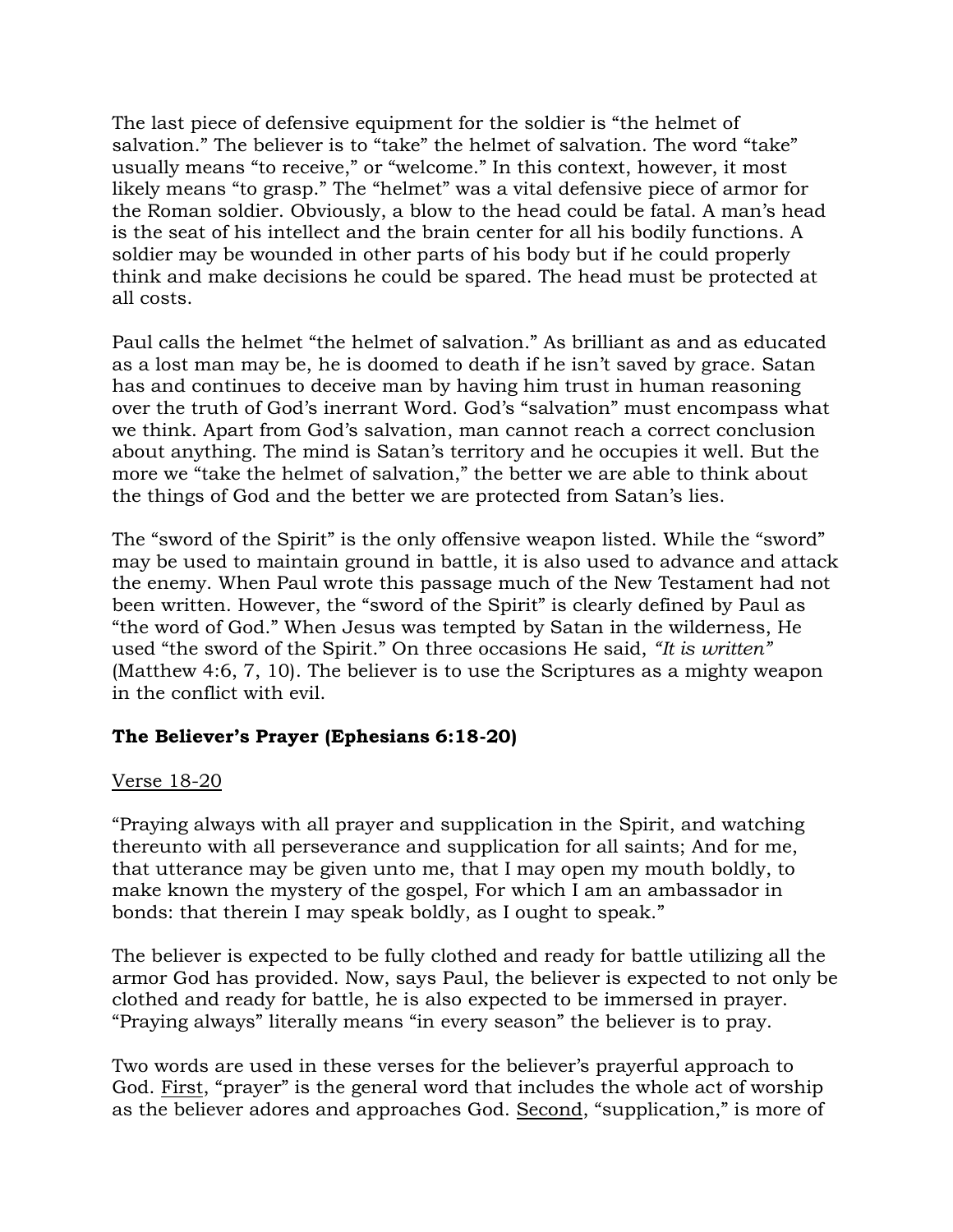making petition as the believer is in the presence of God. The word "all" is used three times in this section to stress the range of prayer or what all it touches. We are to pray with all prayer, during all periods, in all perseverance, for all people.

We are to pray "in the Spirit" which means "under his influence and with His assistance" (Romans 8:26; Jude 20). Such praying requires "perseverance." The word means "to continue to do something with intense effort." Satan will try everything possible to defeat the believer and discourage us. We must continue to battle and pray. The believer must "supplicate for all saints." It means we are to make urgent requests to God on behalf of our fellow believers. Spurgeon said, *"When you cannot use your sword, you can pray."* 

Praying for each other is so important to spiritual victory. As persecution increases against Christians all around the world in the last days, we must "supplicate for all saints."

Finally, Paul requests prayer for himself. "And for me, that utterance may be given unto me, that I may open my mouth boldly, to make known the mystery of the gospel." "And for me" seems to set Paul the prisoner in a separate category from the rest of the saints. It also stresses just how much he covets their supplication on his part. First, he asks for prayer that he may preach effectively. "Utterance" is the Greek word *logos* {log-os}. *Logos* is a general term for speaking with content. Paul is not asking to be set free from prison, but he is asking the Ephesians to pray that when he opened his mouth to speak that he could declare the gospel. Second, he asks for boldness or confidence to "make known" or courageously communicate the "mystery of the gospel." This "mystery" is something hidden in former times but is now revealed. Paul wanted the Ephesians to pray for him that he might be able to make known how God through his gracious salvation placed Gentiles and Jews in the body of Christ.

"For which" is a reference to the gospel. Because of the gospel of Jesus Christ that Paul preached, he was now "an ambassador in bonds." An "ambassador" was a messenger or envoy who officially represented a king or a government (2 Corinthians 5:20). Paul was anxious to "speak boldly" as he "ought to speak." "Boldly" means "confident in spirit" and "without constraint."

An "ambassador in bonds," what a sight! But through the prayers of God's people Paul could still fulfill his calling and reach the world with the gospel of Jesus Christ.

# **Conclusion**

If you are interested in being socially clothed and ready for any occasion, you can goggle "dressed for the occasion" and it will take you to various websites